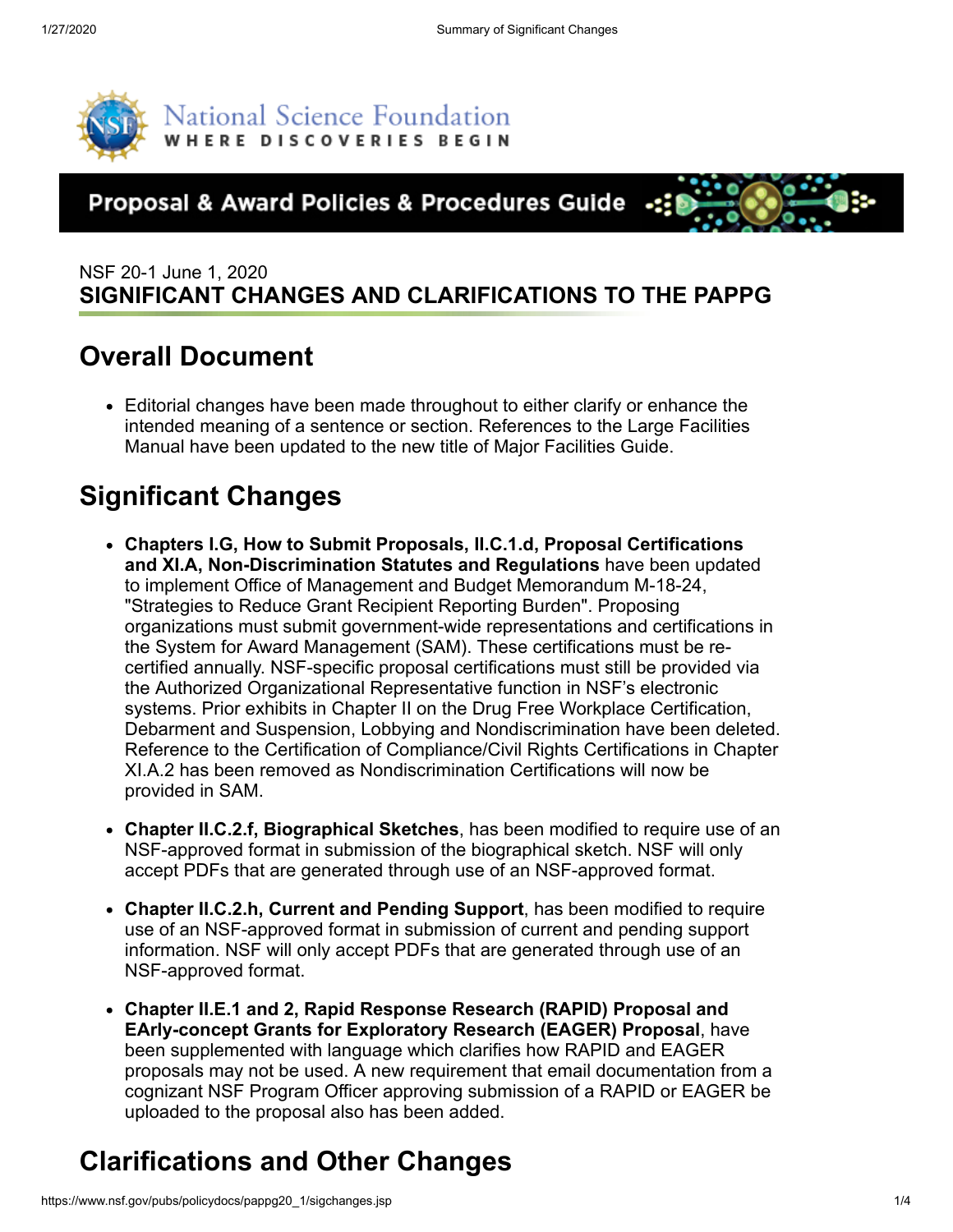- **Introduction Section A, About the National Science Foundation**, has been supplemented with expanded language on NSF support of small businesses, industrial partnerships and product innovations.
- **Chapter I.A, NSF Proposal Preparation and Submission**, has been updated to specify that Research.gov is being incrementally enhanced to support additional proposal and submission types. Proposers should check the Research.gov website for the latest list of capabilities.
- **Chapter II.C.1.b, List of Suggested Reviewers or Reviewers Not to Include**, has been updated to remove the requirement to indicate why the proposer prefers someone not review their proposal.
- **Chapter II.C.1.e, Collaborators & Other Affiliations Information**, has been updated to remove language requiring the user to save the format in .xlsx, as well as deletion of coverage on the conversion of the file by FastLane to PDF. Guidance has been added to clarify that the instructions at the top of the template may be deleted and rows may be inserted as needed to provide additional names.
- **Chapter II.C.2.a(4)(e)(ii), Cover Sheet**, provides clarification on the project/performance site instructions for research infrastructure projects.
- **Chapter II.C.2.d(i), Project Description**, has been revised to remove the requirement for the Project Description to contain, as a separate section within the narrative, a section labeled "Intellectual Merit". In addition, another example has been added to the list of societally relevant outcomes in the broader impacts paragraph. The list is not meant to be either comprehensive or prescriptive; proposers may include appropriate outcomes not covered by the examples.
- **Chapter II.C.2.f, Biographical Sketches**, has been supplemented with additional language to the Appointments section, to increase clarity regarding the information that must be provided. Appointments should include any titled academic, professional, or institutional position, whether or not remuneration is received.
- **Chapter II.C.2.f(i)(d), Synergistic Activities**, has been updated to clarify that synergistic activities should be specific and must not include multiple examples to further describe the activity.
- **Chapter II.C.2.g, Budget and Budget Justification**, has been supplemented with a reminder that proposers should check solicitations for additional budgetary preparation requirements for mid-scale and major facilities proposals. In section II.C.2.g.(v) on Participant Support, language on costs related to service agreements/contracts has been revised to improve clarity. A similar change has been made to section II.E.7, Meals and Coffee Breaks. In addition, section  $II.C.2.g.(vi)(b)$  has been supplemented with additional types of costs that may appear under "Publication/Documentation/Dissemination" on Line G.2 of the NSF budget. Definitions for each of the categories are provided via footnote.
- **Chapter II.C.2.h, Current and Pending Support**, has been revised to clarify NSF's longstanding requirements regarding submission of current and pending support information.
- **Chapter II.D.3.b, Submission of a collaborative proposal from multiple organizations**, has been updated to reflect that for these proposals, the project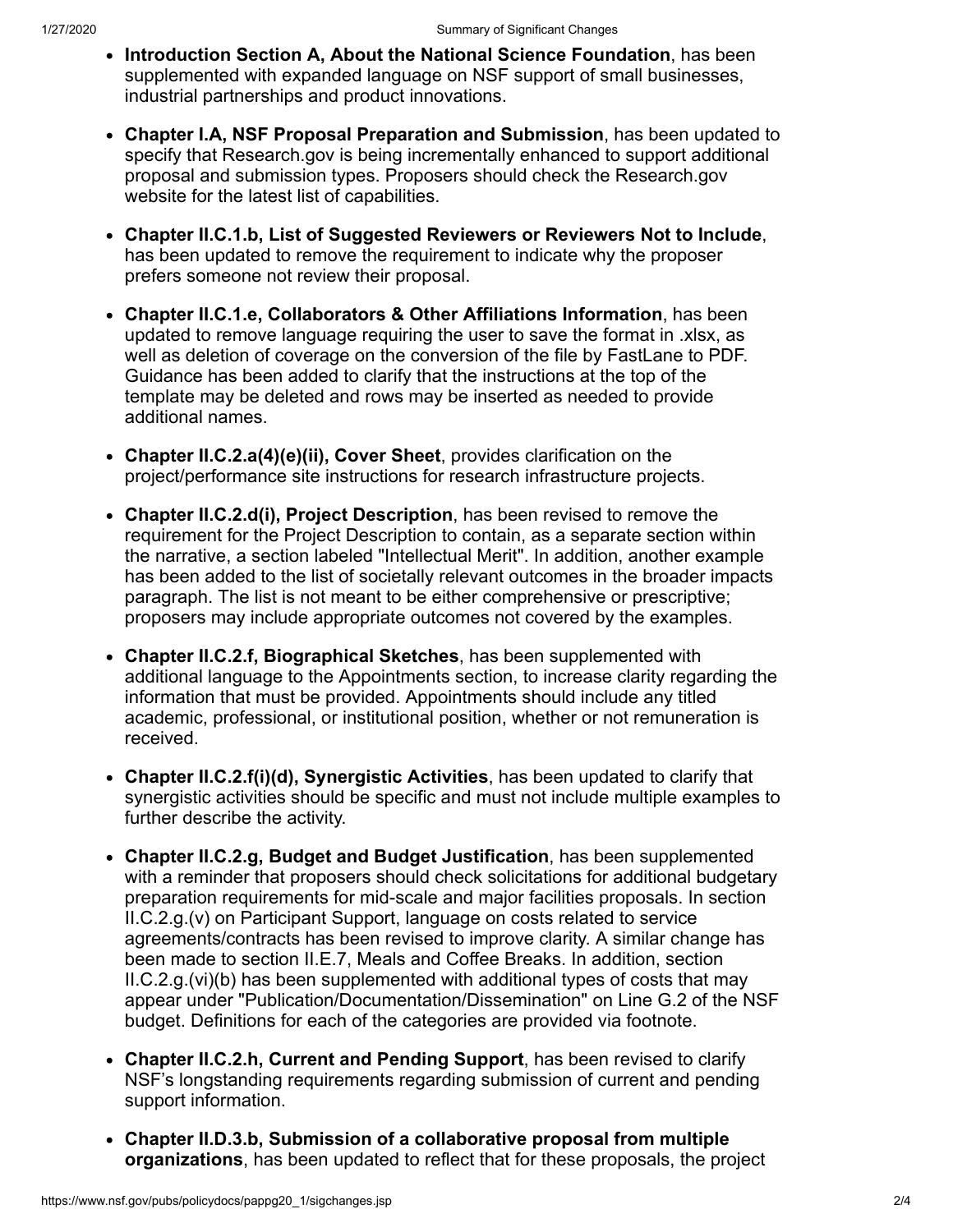title must begin with the words "Collaborative Research:"

- **Chapters II.D.5, Proposals Involving Human Subjects and XI.B.1.a, Human Subjects**, have been updated to improve clarity and for consistency with current practice.
- **Chapter II.D.7, Projects Requiring High-Performance Computing Resources, Data Infrastructure, or Advanced Visualization Resources**, incorporates updated information on this topic.
- **Chapter II.E.7, Conference Proposal**, requires that information on the complaint submission and resolution process be included in the policy or code-of-conduct proposers disseminate to conference participants. It also requires that a plan for recruitment of, and support for, speakers and other attendees, that includes participation of groups underrepresented in science and engineering must be included in the proposal. In addition, a description of plans to identify resources for child care and other types of family care at the conference site must be included as well.
- **Chapter II.E.11, Research Infrastructure Proposal**, has been supplemented with a definition of research infrastructure.
- **Chapter V, Renewal Proposals**, incorporates a reaffirmation of the National Science Board principle on recompetition.
- **Chapter VII.B.2.b and d, Changes in Person-Months Devoted to the Project and Withdrawal of PI/PD or co-PI/co-PD**, have been updated to reflect that such requests must be submitted at least 30 days before the proposed change, or as soon as practicable after the prospective change/withdrawal is known.
- **Chapter IX.B, Responsible and Ethical Conduct of Research (RECR)**, has been supplemented with explanatory text regarding organization's RECR responsibilities. In addition, new language has been added that references several National Academies of Sciences, Engineering and Medicine reports, which NSF encourages organizations to consider in meeting RECR requirements.
- **Chapter IX.D, Property Management Standards**, has been revised to specify that for IHEs or other non-profit organizations, small businesses or other for-profit organizations, and foreign public entities or foreign organizations, title to equipment purchased with NSF funds will normally vest in the grantee organization upon acquisition. Use of updated terminology (e.g., Federally-owned property) is incorporated to align with the Uniform Guidance. A new section on Property Management Requirements for Federally-Owned Property has been included and the due date for submission of the required annual inventory report for Federally-owned property has been updated to reflect October 15 each year.
- **Chapter XI.A, Non-Discrimination Statutes and Regulations**, incorporates an email address that should be used to communicate an allegation of discrimination to NSF. The website address where information on the compliant process can be found has been updated.
- **Chapter XII.C.3, Reporting Possible Misconduct**, has been supplemented with a website address where possible misconduct in activities funded by NSF can be reported.